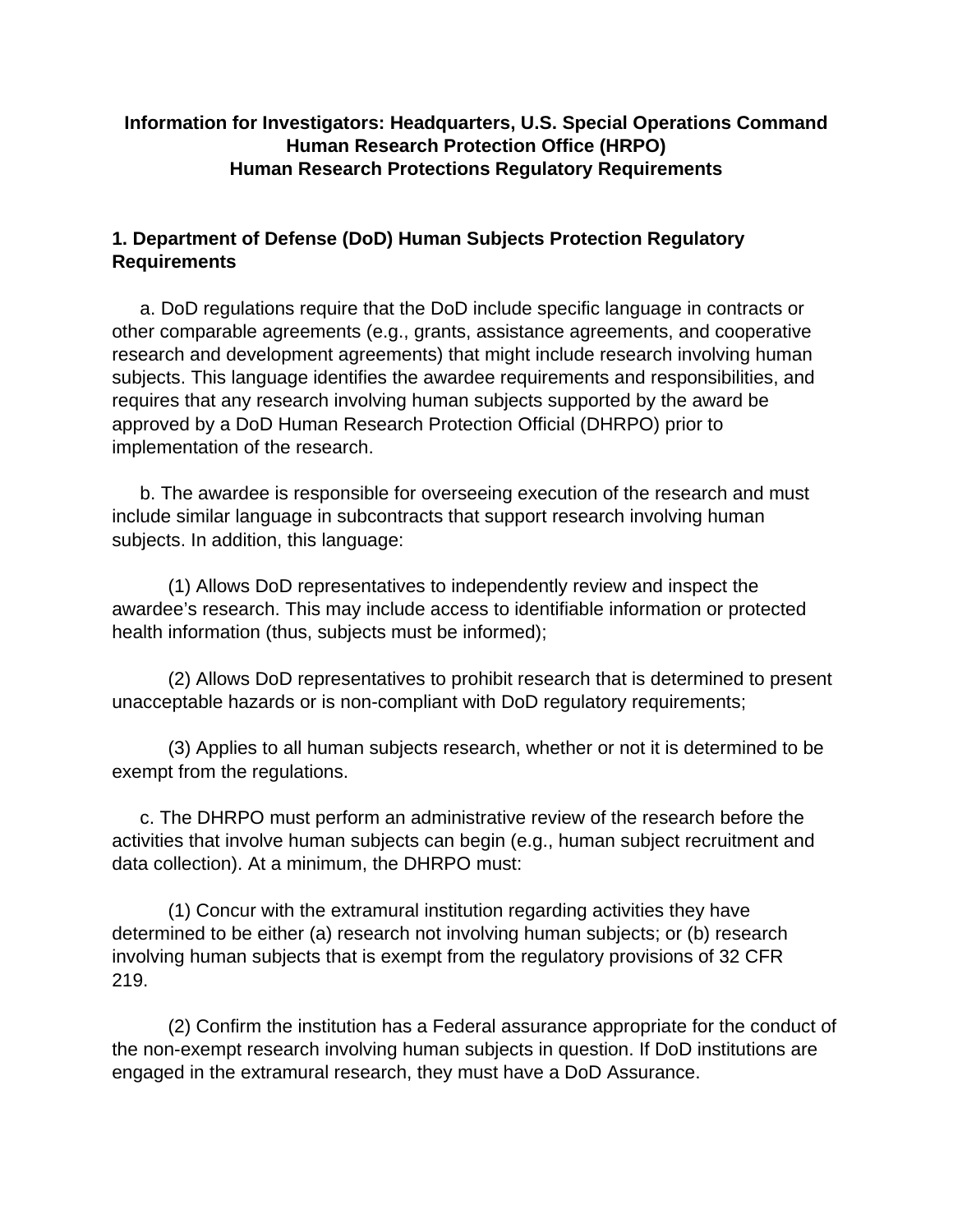(3) Review the research protocol for compliance with DoD Instruction (DoDI) 3216.02 "Protection of Human Subjects and Adherence to Ethical Standards in DoD-Supported Research," accept the IRB determination of level of risk, ensure that the study is compliant with applicable DoD regulatory requirements and approve the protocol prior to implementation.

(4) Review and accept IRB-approved substantive changes to an approved research protocol before they are implemented.

(5) Ensure the IRB conducts an appropriate continuing review at least annually.

(6) When the research involving human subjects is being conducted in a foreign country, confirm all applicable national laws and requirements of the foreign country have been met and confirm the IRB considered the cultural sensitivities in the setting where the research will take place.

d. The USSOCOM HRPO has designated approval authorities to meet the DHRPO approval requirement for DoD supported research.

### **2. Requirements for Approval of Extramural Human Subjects Research**

**a. Federal Assurance of Compliance**. Each institution engaged in non-exempt human subjects research must have a current Department of Health and Human Services Office for Human Research Protection (OHRP) FWA or DoD Assurance. An IRB review by one of the IRBs listed on the institution's assurance or identified in an Institutional Agreement for IRB Review must be provided. To avoid delays in the HRPO approval process, verify that the institutions engaged in the research have active assurances. The Institution's IRB office or the HRPO can assist in determining if engaged institutions have active assurances and obtaining an assurance is required.

**b. Investigator Qualifications**. A CV or Biosketch of the Principal Investigator (PI) must be provided to the HRPO. Documentation of human subjects protection training (per local policy) for the Principal Investigator and all Associate Investigators (AIs) must be provided to the HRPO prior to approval. A description of roles and responsibilities of study personnel will be requested during the review process to assist in determination of which institutions are engaged in the research.

### c. **When applicable, the following DoD unique requirements must be addressed prior to approval:**

(1) 10 United States Code 980. The requirements of Title 10 United States Code 980, which are applicable to DoD sponsored research, must be considered. 10 USC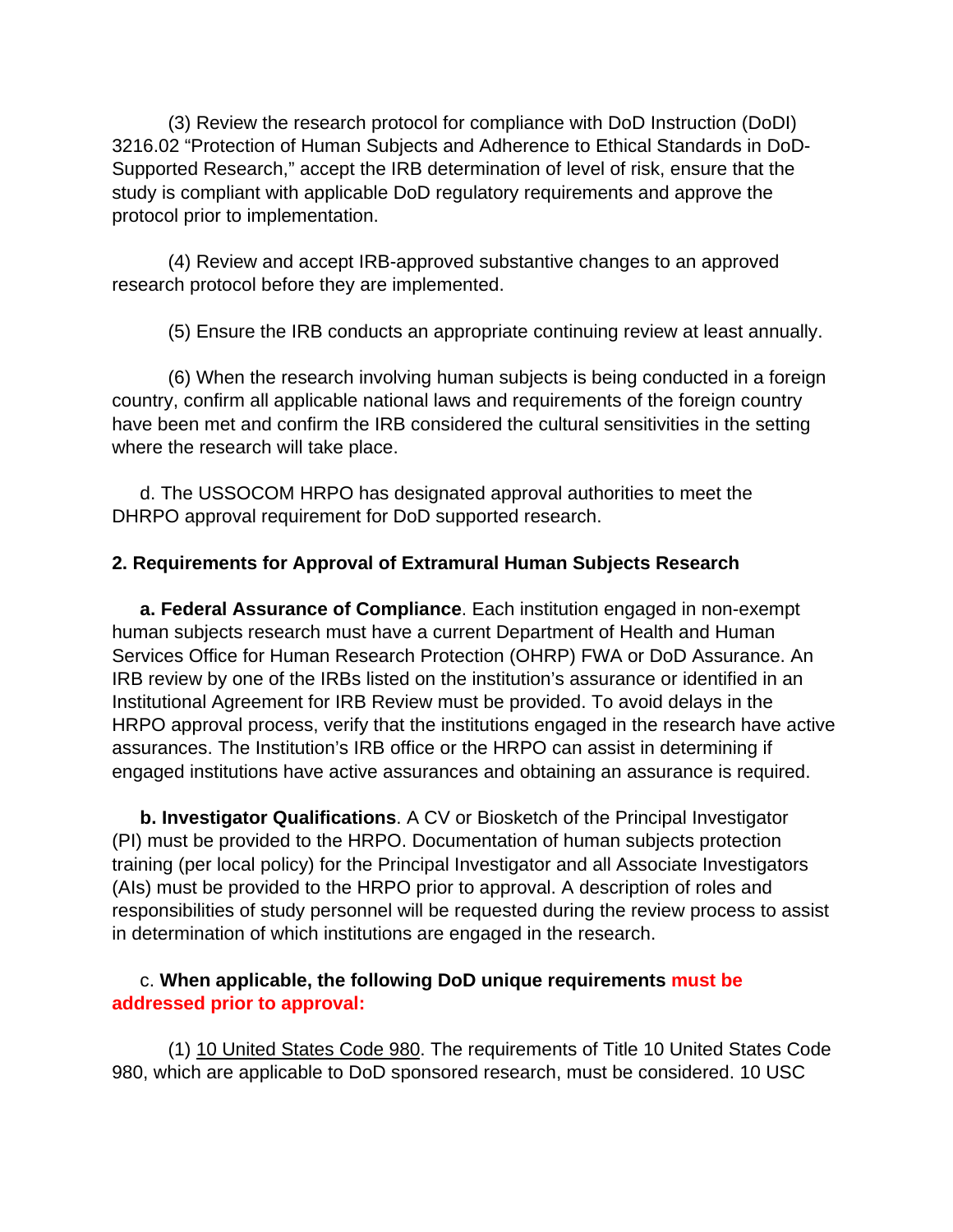980 requires that "Funds appropriated to the Department of Defense may not be used for research involving a human being as an experimental subject unless- (1) the informed consent of the subject is obtained in advance; or (2) in the case of research intended to be beneficial to the subject, the informed consent may be obtained from a legal representative of the subject."

Note that the definition of **experimental subject** is found in DoDI 3216.02 and has a much narrower definition than human subject. Research with experimental subjects must involve an intervention or interaction where the primary purpose of the research is to collect data regarding the effects of the intervention or interaction.

An individual not legally competent to provide informed consent (e.g., incapacitated individuals, cognitively impaired, minors) may not be enrolled as an experimental subject in a DoD-supported experiment unless participation in the research is intended to benefit each subject enrolled in the study, to include subjects enrolled in study placebo arms. Studies designed in a manner that permits all subjects to potentially benefit directly from medical treatment or enhanced surveillance beyond the standard of care can meet the 10 USC 980 requirements.

10 USC 980 is only applicable to certain intervention studies. It does not apply to retrospective studies, observational studies, blood draws, and tissue collections. Contact the HRPO for further clarification regarding applicability of 10 USC 980 to the proposed research project.

(2) Research Monitor. For research determined to be greater than minimal risk, DoDI 3216.02 requires **that the IRB approve, by name, an independent research monitor with expertise consonant with the nature of risk(s) identified within the research protocol.** The IRB must approve a written summary of the monitors' duties, authorities, and responsibilities.

The research monitor's duties should be based on specific risks or concerns about the research. The research monitor may perform oversight functions and report their observations and findings to the IRB or a designated official. The research monitor may be identified from within or outside the PI's institution.

Research monitor functions may include:

• observing recruitment and enrollment procedures and the consent process for individuals, groups or units,

- overseeing study interventions and interactions,
- reviewing monitoring plans and UPIRTSO reports;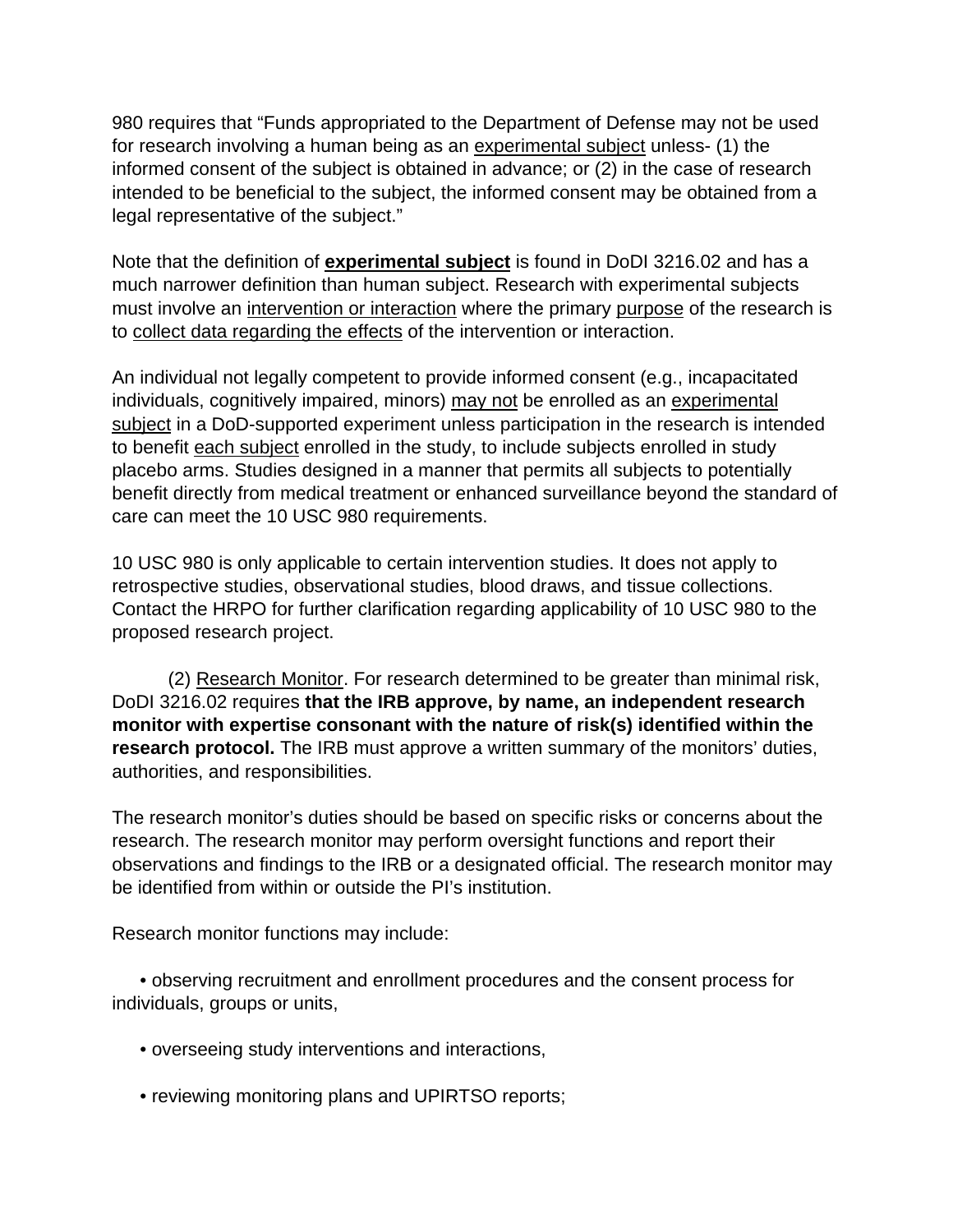• overseeing data matching, data collection, and analysis

There may be more than one research monitor (e.g., if different skills or experiences are necessary). The monitor may be an ombudsman or a member of the data safety monitoring board.

At a minimum, the research monitor:

• may discuss the research protocol with the investigators, interview human subjects, and consult with others outside of the study about the research;

• shall have authority to stop a research protocol in progress, remove individual human subjects from a research protocol, and take whatever steps are necessary to protect the safety and well-being of human subjects until the IRB can assess the monitor's report;

• shall have the responsibility to promptly report their observations and findings to the IRB or other designated official and the HRPO.

A biographical sketch or CV and human subject's protection training for the research monitor must be provided. There should be no apparent conflict of interest and the monitor cannot be under the supervision of the PI or other investigators or research staff. If the duties of the research monitor could require disclosure of subjects' Protected Health Information outside a covered entity (i.e., the research monitor is not an agent of the covered entity), the PI's institution may require the identity and location of the research monitor to be described in the study Health Information Portability and Accountability Act authorization.

(3) Recruitment of Military Personnel. Civilian investigators attempting to access military volunteer pools are advised to seek collaboration with a military investigator who will be familiar with service-specific requirements.

A letter of support from Commanders of military facilities or units in which recruitment will occur or the study will be conducted will be required by the HRPO. Some military sites may also require that each volunteer seek written permission from their supervisor prior to participation in research studies.

Special consideration must be given to the recruitment process for military personnel. The Chain of Command must not be involved in the recruitment of military personnel and cannot encourage or order Service members to participate in a research study. For greater than minimal risk research, DoDI 3216.02 requires that an ombudsman be employed when conducting group recruitment briefings with Active Duty personnel to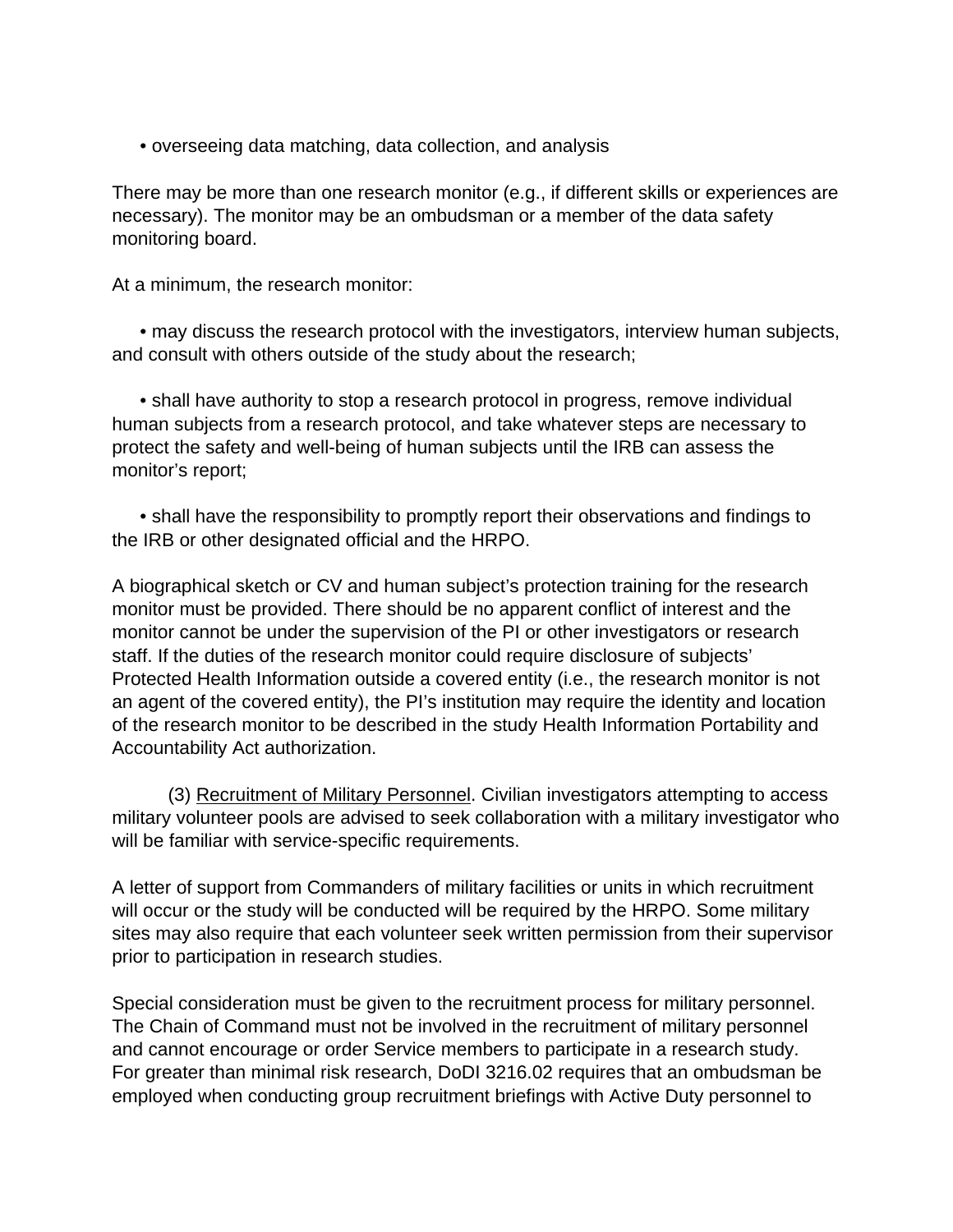ensure that they understand that participation is voluntary. The use of an ombudsman may be recommended in other situations as well, especially when young enlisted service members, who are trained to follow orders, are being recruited. Service members are trained to act as a unit, so peer pressure should also be considered and minimized if possible.

(4) Payment to Federal Employees and Military Personnel. Under 24 USC 30, payment to Federal Employees and Active Duty military personnel for participation in research while on duty is limited to blood donation and may not exceed \$50 per blood draw. They may not receive any other payment or non-monetary compensation for participation in a research study unless they are off duty or on leave during the time they are participating in the protocol.

### (5) USSOCOM HRPO Required Protocol and Consent Form Language;

The following must appear in the consent form:

• A statement that the DoD or a DoD organization is funding the study.

• A statement that representatives of the DoD are authorized to review research records.

• In the HIPAA Authorization or HIPAA authorization section of the consent form, representatives of the DoD must be listed as one of the parties to whom private health information may be disclosed.

• If the study involves the participation of a research monitor (as defined by DoDI 3216.02), consideration should be given as to whether the research monitor should also be listed in the HIPAA Authorization as one of the parties to whom private health information may be disclosed.

(6) For Development of Medical Products. Product information must be provided with the protocol submission. The HRPO will assess protocols involving medical products for applicability of FDA regulations. Additional documentation may be requested for investigational products. If the FDA, the IRB, or another regulatory office has determined that the protocol does not require an IND or IDE, provide any documentation available related to this determination.

### **3. USSOCOM HRPO Submission and Administrative Review Process**

a. DoD research programs submit proposals selected for funding to the USSOCOM HRPO for human subjects protection regulatory review. **A**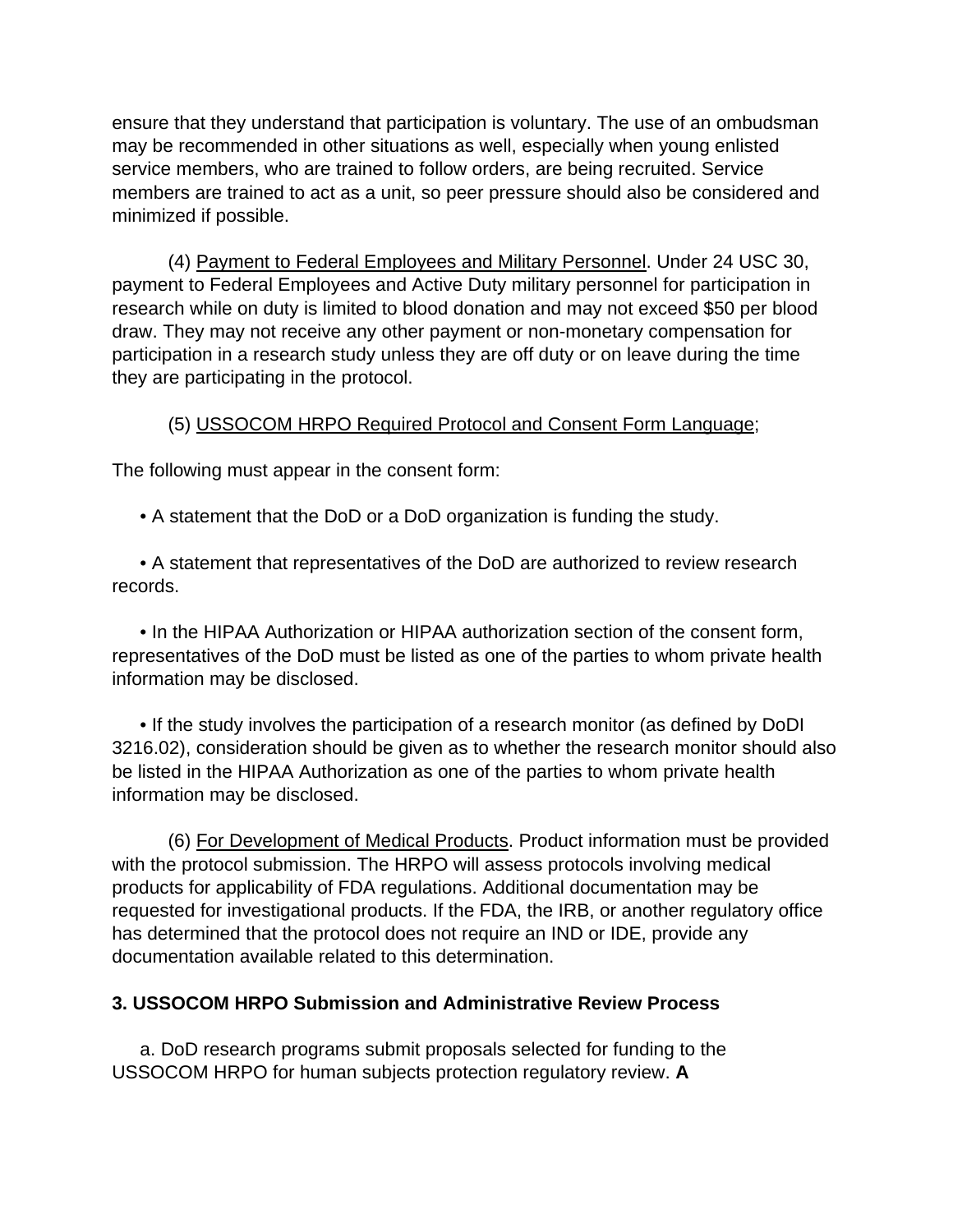**Proposal Submission Form**, designed to facilitate the protocol review process, is also submitted for review. This submission form contains information that the USSOCOM funding program may need to solicit from the **Proposal PI** before the proposal is submitted to USSOCOM HRPO.

b. Once the proposal and completed **Proposal Submission Form** have been submitted and triaged, a HRPO staff member will contact the Principal Investigator (PI) to provide the HRPO **Protocol Submission Form** and request the Institutional Review Board (IRB) approved protocol (or an estimate of when the protocol will be submitted for review). The PI must complete the information requested on the **Protocol Submission Form**. Any information that is unknown at the time of protocol submission will be obtained during the review process.

c. When the IRB approved protocol and **Protocol Submission Form** are received, the project and protocol review will be reviewed for compliance with federal, DoD and state or host nation regulatory requirements and assist the PI with addressing any outstanding issues prior to submission for final HRPO approval. If revisions to the protocol or consent form are required to bring the protocol into compliance, the revised documents must be approved by the IRB prior to HRPO approval.

d. For protocols involving multiple research sites and/or multi-institutional collaborations on a single study, the HRPO must review and approve site specific documentation prior to participation in human research activities. Note: For protocols involving multiple institutions, the review will proceed much faster if a flow chart or map is provided that outlines the protocol and indicates how each institution is involved.

e. If the project involves execution of all or part of the research outside of the United States the HRPO must confirm all applicable host national laws and requirements of the foreign country have been met and confirm the IRB considered cultural sensitivities in the setting where the research will take place. The Principal Investigator must provide adequate information to the HRPO regarding national laws and requirements and the cultural context in which the research will take place.

f. Standard reporting requirements to HRPO are outlined at the end of this document. Additional protocol specific reporting requirements may be included in the HRPO approval memorandum.

#### **4. Reporting Requirements and Responsibilities of the Principal Investigator to the USSOCOM HRPO**

a. The protocol will not be initiated until written notification of approval of the research project is issued by the HRPO.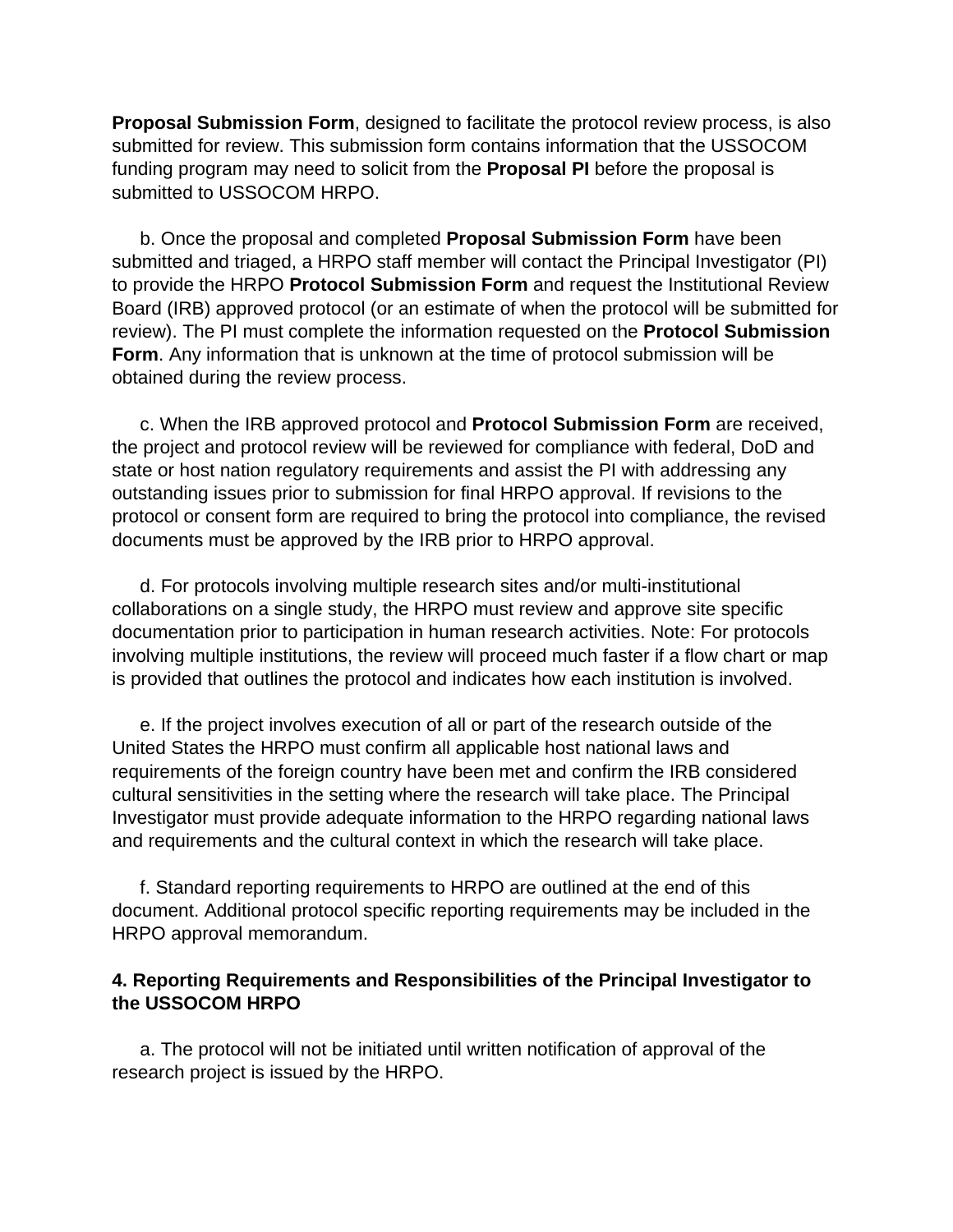b. The Principal Investigator has a duty and responsibility to foster open and honest communication with research subjects. The USSOCOM strongly encourages the Principal Investigator to provide subjects with a copy of the research protocol, if requested, with proprietary and personal information redacted as needed.

c. The Principal Investigator must comply with the following minimum reporting requirements. Specific reporting requirements for the protocol will be included in the HRPO Approval Memorandum. Failure to comply could result in suspension of funding.

(1) Substantive modifications to the research protocol and any modifications that could potentially increase risk to subjects must be submitted to the HRPO for approval prior to implementation. The USSOCOM HRPO defines a substantive modification as a change in Principal Investigator, change or addition of an institution, elimination or alteration of the consent process, change to the study population that has regulatory implications (e.g. adding children, adding active duty population, etc), significant change in study design (i.e. would prompt additional scientific review) or a change that could potentially increase risks to subjects.

(2) Any changes of the IRB used to review and approve the research will be promptly reported to the USSOCOM HRPO.

(3) All unanticipated problems involving risk to subjects or others must be promptly reported by telephone (813-826-7498), by email [\(hrpp@socom.mil\)](mailto:hrpp@socom.mil). A complete written report will follow the initial notification

(4) Suspensions, clinical holds (voluntary or involuntary), or terminations of this research by the Institutional Review Board (IRB), the institution, the Sponsor, or regulatory agencies will be promptly reported to the USSOCOM HRPO.

(5) A copy of the continuing review approval notification by the IRB of Record Must be submitted to the HRPO as soon as possible after receipt. For greater than minimal risk research, a copy of the continuing review report approved by the IRB must also be provided. Please note that the HRPO also conducts random audits at the time of continuing review. Additional information and documentation maybe requested at that time.

(6) The final study report, including any acknowledgement documentation and supporting documents, must be submitted to the HRPO when available.

(7) The knowledge of any pending compliance inspection/visit by the FDA, DHHS Office of Human Research Protections (OHRP), or other government agency concerning this research, the issuance of Inspection Reports, FDA Form 483, warning letters or actions taken by any regulatory agencies including legal or medical actions